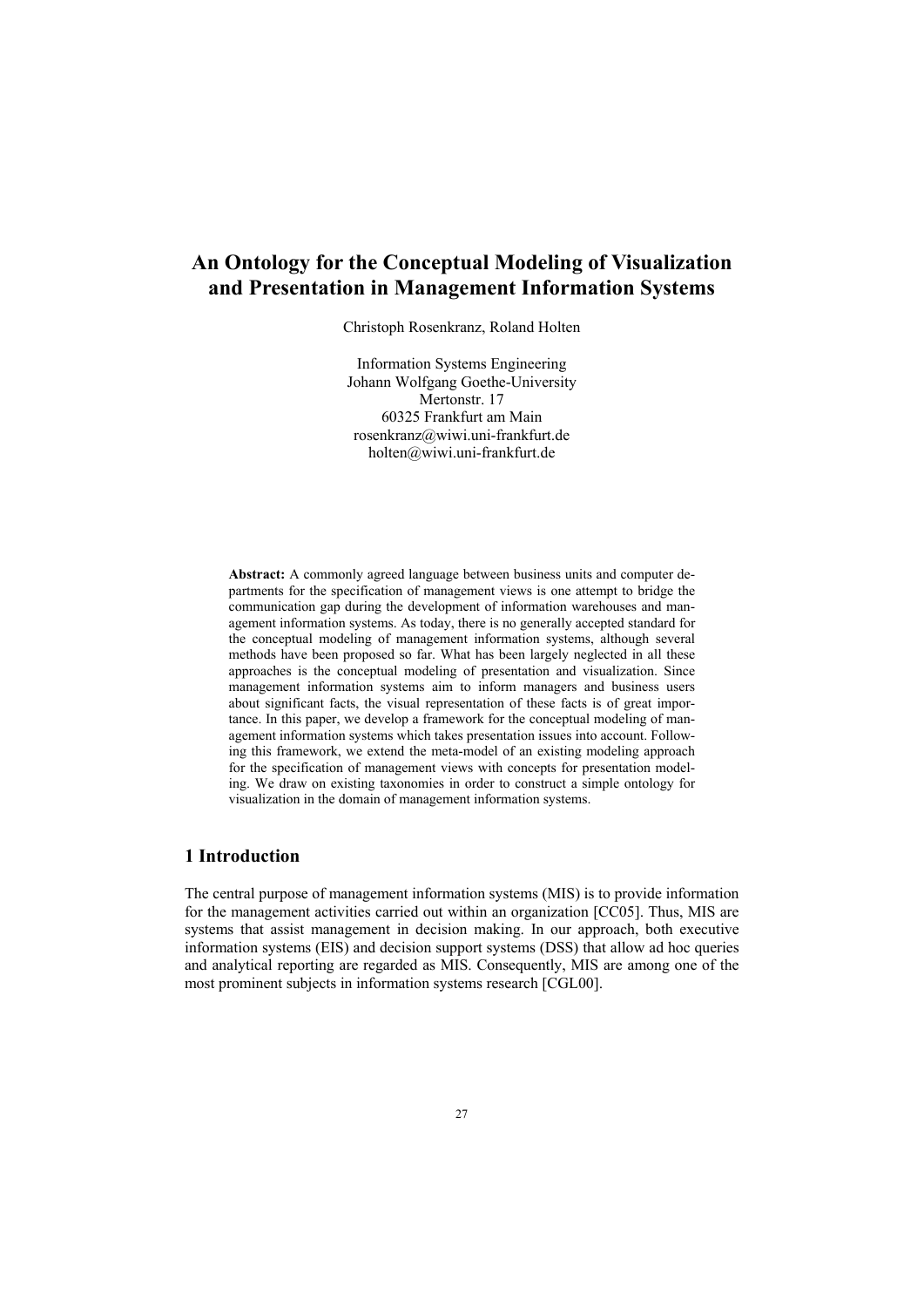Considerable work regarding the technical architecture and the conceptual development of MIS has been carried out in research papers. It is general consensus that state-of-theart MIS are based on data warehouses and online analytical processing (OLAP) [De97], and can be described as 'information warehouses' [Ho03]. Data warehouses support the management perspective on business processes technically, but their implementation is extremely costly [Va00]. Therefore, a clean design and specification of the system is of great importance. The involvement of management users and management's support are deemed key factors for MIS quality and success [WW01]. One of the major issues in research on the conceptual specification of management views relates to the bridging of the so-called communication gap that originates from differences in semantic understanding [Mc96]. This gap exists between business units using a MIS and computer departments designing and implementing the MIS [Pe01]. As Alter puts it, "Of course most IT professionals know more about computer hardware and software, but the communication gap is about the difficulty business and IT professionals have in establishing mutual understanding that helps them communicate in both directions about their views and concerns" [Al01].

A commonly agreed language between business units and computer departments for the specification of management views is one attempt for bridging this gap. As today, there is no generally accepted standard for the conceptual modeling of management views. The existing approaches mainly focus on the conceptual modeling of management's information demand and the phase of requirements engineering [WS04]. Since MIS inform managers and business users about significant facts, the visual representation of these facts is of great importance. The visualization of information in either MIS-based or paper-based management reporting is usually achieved by using illustrations and graphical metaphors in order to simplify the identification of relationships among the facts (e. g. diagrams, charts, spreadsheets, management cockpits, or scorecards).

Usually an ontology provides a vocabulary and taxonomy by which both users and information systems can communicate about such concepts [DBD04]. Recent work on taxonomies and ontologies in visualization tries to distinguish between different types of visualization more rigorously, e. g. based on models [TM04a]. However, as Duke et al. [Du05] point out, the task of exploring what an ontology for visualization might be has only just begun. But every ontology is only useful as long as it reflects the consensus of a community [DBD04]. To our understanding, there has not been put forward an ontology for visualization yet that has been accepted by the majority and that we could use as a starting point. Therefore, we make use of existing taxonomies that reflect a consensual understanding in the literature and try to incorporate these into a simple ontology, focusing on visualization in the context of MIS. As a result, by combining concepts from the fields of visualization and the specification of management views, we provide a first proposal for a visualization ontology tailored to the domain of MIS.

In this paper, we first give an overview of related work in the research disciplines that contribute to our topic. Afterwards, we propose a framework for the conceptual specification of MIS which serves as a general guideline for our work.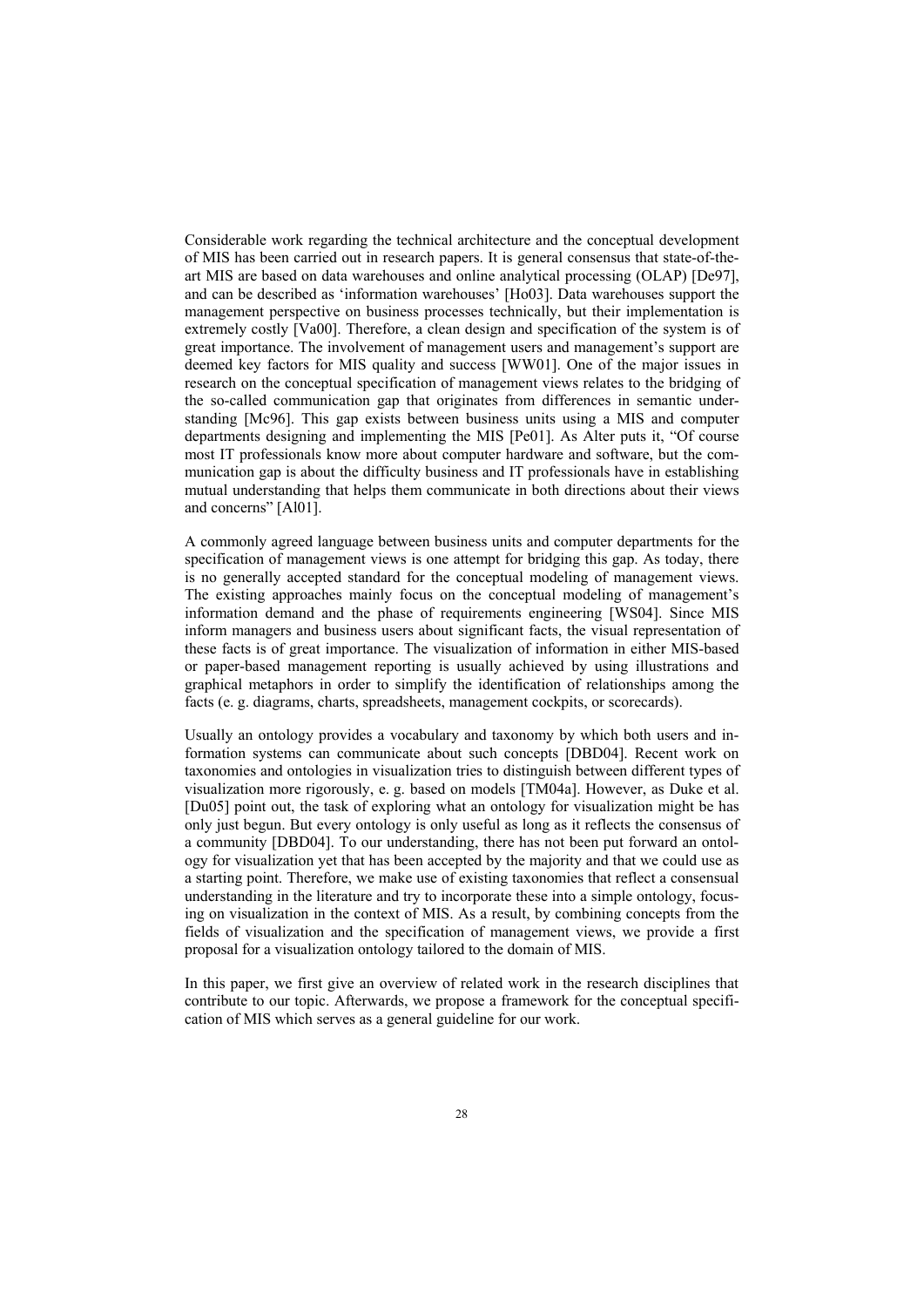With reference to this framework, we show how the meta-model of an existing conceptual modeling approach for the specification of management views can be enhanced with language constructs for the modeling of presentation and visualization. By taking into account an existing taxonomy for these components, we create a simple ontology for visualization in the domain of MIS.

## **2 Literature Review**

In the field of information systems research, human computer interaction (HCI) studies focus on the ways humans interact with information, technologies, and tasks [Zh02]. This includes especially managerial and organizational issues. HCI includes a variety of research issues, e. g. human cognition or the social context of the interaction.

In database research and data warehousing, one of the central issues is the visualization of content as well, as the 'Lowell Report' points out: "It has been a common lament throughout the years that the database community does too little about user interfaces. There is now the horsepower on the desktop to run very sophisticated visualization systems. However, for a given type of information coming from a DBMS, it is not clear how best to render it visually." [Ab03]. Eick proposes possible applications of different visualization techniques for multi-dimensional data in OLAP and data warehousing [Ei00]. Additionally, several approaches have been put forward for the visual modeling and conceptualization of OLAP data [Ma05; RGR99]. Likewise, several graphical notations for the conceptual modeling of information warehouses have been proposed (e. g. [BU99; Bu96; GMR98]). What has been largely neglected is the conceptual modeling of presentation issues. Related to these works are similar modeling methods for web-based information systems and hypermedia applications that focus on structural, navigational and presentational aspects as well [Br06; Ce04; GC03; SPM99].

According to Card, Mackinlay and Shneiderman, visualization is "the use of computersupported, interactive, visual representations of data to amplify cognition." [CMS99]. This includes both scientific visualization and information visualization for physical and abstract data respectively. The application of different visualization techniques has been especially used during the knowledge discovery process in data mining [FGW01; Ke02]. While most of the 'classical' research focuses on graphical presentations using common business charts, the developments in the field of advanced visualization techniques have encouraged a discussion about the adoption of these techniques for 'business information visualization' as an independent field of visualization [Te99; Zh01]. In addition, a wide range of authors have conducted research on identifying principles for the design of effective graphs [Cl85; Di97; Ko89; Ma86; Tu83].

But what is the best presentation technique? "A consensus is that the literature is in disarray" [CC93]. The central criterion for any successful presentation is how accurately and how fast a spectator can extract data or relationships between data from its visual presentation. As Tufte describes this, "The simple things belong in tables or in the text; graphics can give a sense of large and complex data sets that cannot be managed in any other way." [Tu83].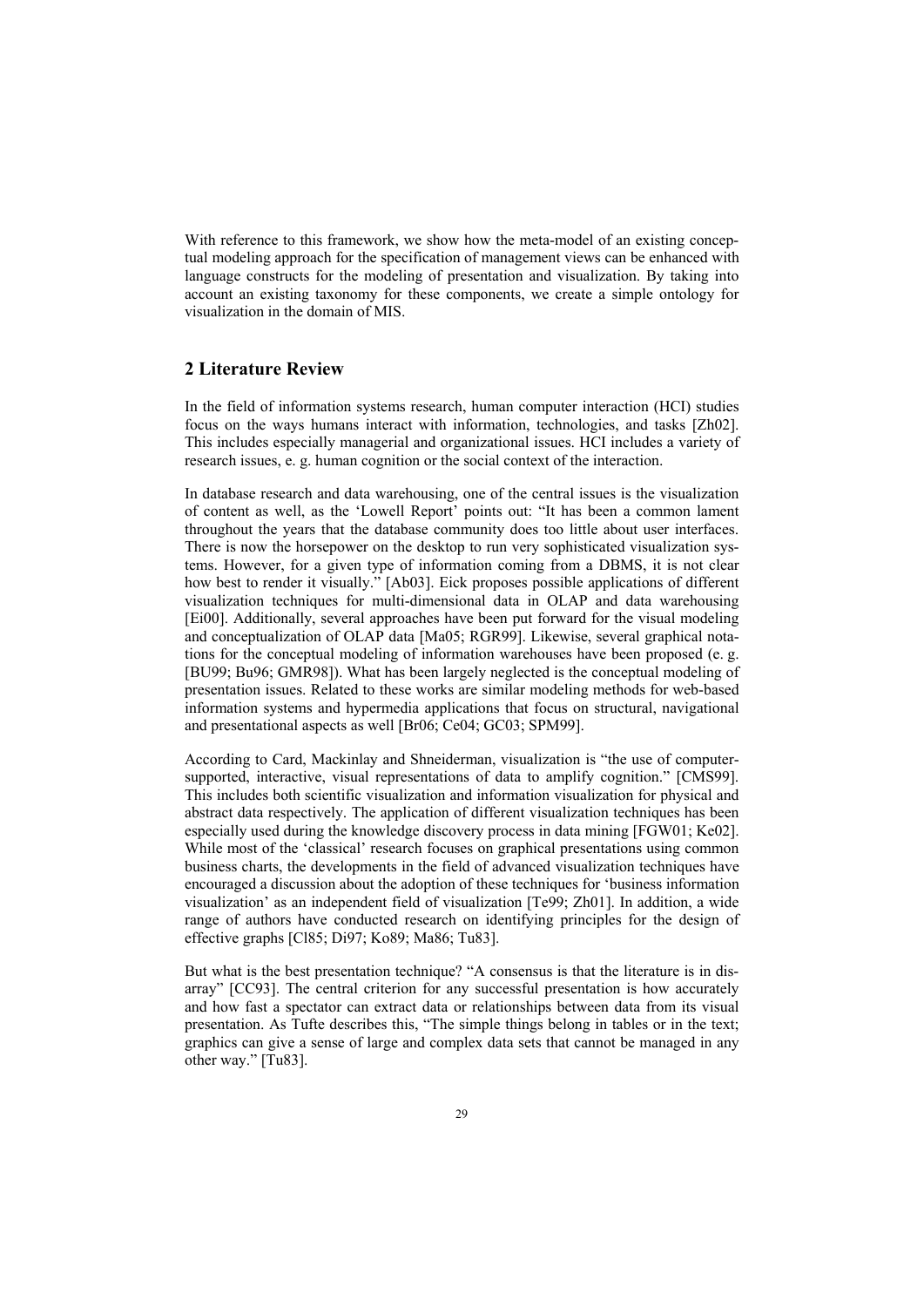Vessey provides an explanation by applying cognitive fit theory, whereby the problem representation must match the problem solving task [Ve91]. Despite cognitive fit theory and new approaches to present information using different technologies or visualization techniques, the central question still remains: what type of visualization is best for what situation? Tory and Möller point out that the focus of most visualization research is on creating new and faster techniques for displaying data, rather than focusing on the users who must view and manipulate the data [TM04b].

However, user requirements are usually more important than techniques, especially in the domain of MIS [WW01]. Since the sole purpose of MIS is to help business users in the decision-making process, good presentation of information is of great importance: "The size of the information set which users can coherently bring together on the display of an interactive computer system limits the complexity of problems that can be addressed." [RC94]. Taking into account the importance of users in MIS, we do not intend to develop new visualization techniques usable in business situations, or to conduct empirical research on the choosing of a specific visualization technique for a certain management task. Instead, we follow a more pragmatic approach related to design science [He04]: we let the developer decide during the specification of management views what type of visualization he or she deems appropriate for a specific audience, type of information, or task. Consequently, if the MIS developer only knows *what information* to include into an MIS and not *how to display* it, he or she misses a crucial point.

Information modeling (the representation of an information system or organization in a specific modeling language) as well as meta-modeling (the description of a specific modeling language through another modeling language) are considered as instruments in the information systems domain for solving these design issues [St96]. The analysis of a modeling language and a meta-language leads to the concept of an ontology. Campbell and Shapiro explain that an ontology "consists of a representational vocabulary with precise definitions of the meanings of the terms of this vocabulary plus a set of formal axioms that constrain the interpretation and well-formed use of these terms." [CS95]. From our point of view, an ontology structures the object of the ontological question ("What is reality?") and defines elements of it and relationships between these elements. This procedure can be observed in several ontology construction approaches [Bu77; GR00; Us98; WW90].

We argue that linguistic research can help to deal with situations where new concepts are required. Especially the language perspective of Kamlah's and Lorenzen's language critique approach [KL84] can be used to create an ontology. According to this approach, language to communicate about an IS domain needs to be reconstructed using linguistic actions. The task of creating an ontology is then to be understood as creating a common understanding of a system of symbols. Therefore, we take into account Wedekind's "object type method" (Objekttypenmethode) [We81] and the approach for method engineering presented in [HDB05]. We pursue two goals: as a first step, we introduce our understanding on how to discuss the design of different possible visualization techniques in MIS (i. e. 'visualize the visualization' by using graphical conceptual models).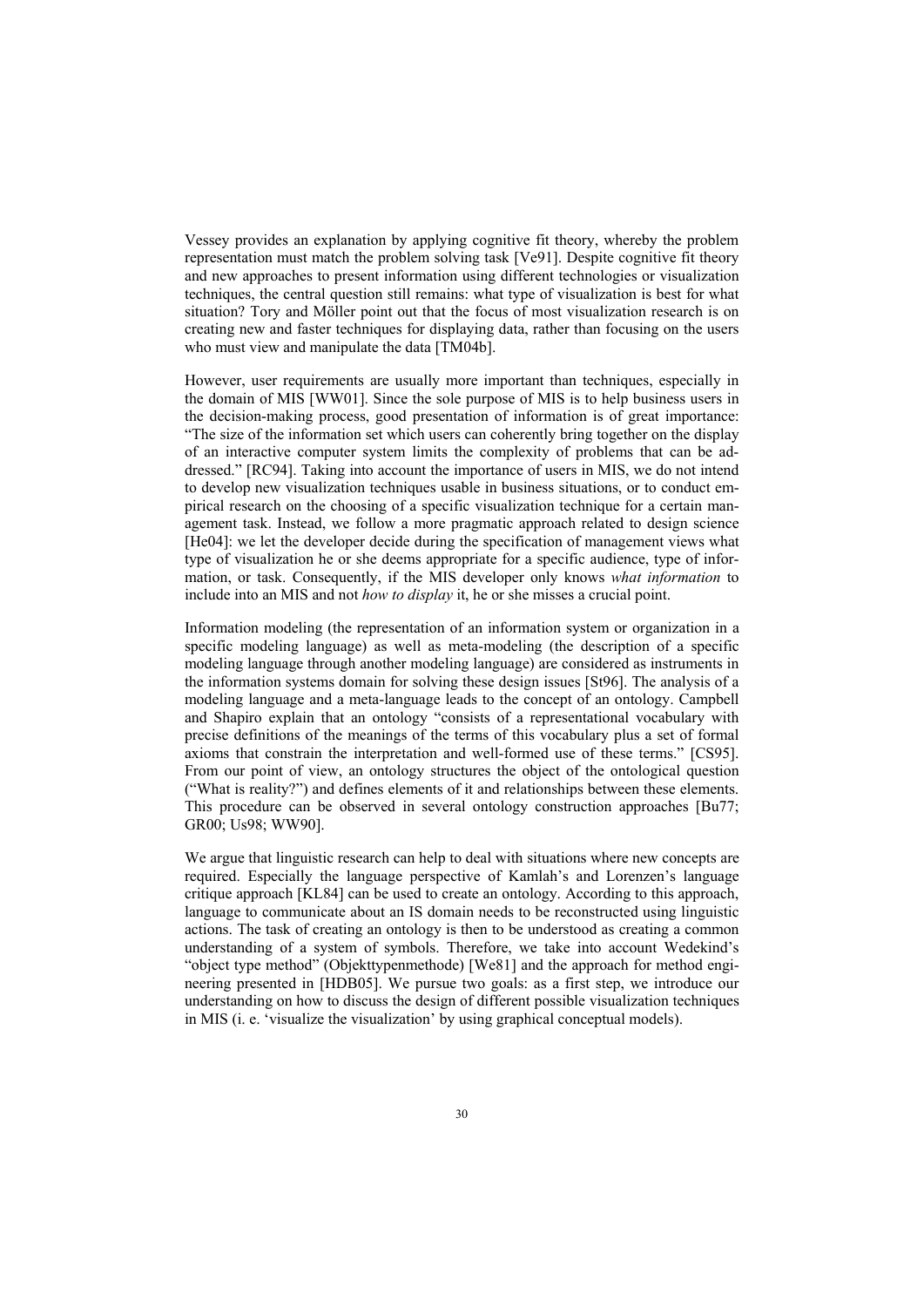Consequently, we present a framework for the classification of presentation modeling as a phase of conceptual modeling in MIS design. As a second step, we apply this framework to an existing approach for the specification of management views. We adopt this approach and create a basic ontology for the conceptual modeling of visualization in the context of MIS.

## **3AFramework for Conceptual Modeling Layers for MIS**

Most approaches for the specification of management views have been developed with regard to conceptual modeling of information demand. Their language constructs span an information space for management views that is constituted by the content of the MIS' domain. In order to enhance such a language with concepts for visualization and presentation, related areas of research are of special interest.

It has been proposed that MIS are a subset of web-based information systems: although MIS usually have some characteristics that are different from web-based information systems (e. g. the degree of structuring, the granularity, the aggregation, or the level of hierarchy of the information objects), MIS can be implemented with web-based technology and share characteristics of those systems concerning navigation and presentation [Be04; Br06; JBH05]. The field of web engineering and hypermedia usually separates the modeling process into different abstraction layers [SPM99].

Therefore, we draw on this analogy, and with reference to the Dexter Hypertext Reference Model [HS94], we separate conceptual models of MIS into three layers: *content layer*, *structure layer*, and *presentation layer*. In Figure 1, these layers are shown in relation to the elements of a reference model for information visualization [CMS99].

This reference model summarizes the flow of raw data on the left hand side of Figure 1 to the task-specific views on the data on the right hand side. Data transformations convert raw data into data tables that are in general relational descriptions of data and based on mathematical relations. Afterwards, visual mappings transform data tables into visual structures that encode the data by using spatial substrates and graphical properties that can be effectively processed by human perception. Lastly, view transformations specify graphical parameters (e. g. position) for interactively modifying visual structures (e. g. slicing, clipping, panning, zooming). The whole process is controlled by human interaction which restricts and changes the underlying information for some tasks. We argue that this flow of data is related to our three layers, which constitute phases for the conceptual modeling of management views.

The information objects that represent reports inside a MIS are specified on the *content layer*. The focus lies on the modeling of content and information demands that are collected during requirements analysis. The intention is to transform these information demands into a semi-formal conceptual model. The model spans the information space of the MIS' domain, using different dimensions and facts. This is where the 'classical' modeling approaches for conceptual modeling of information warehouses are used.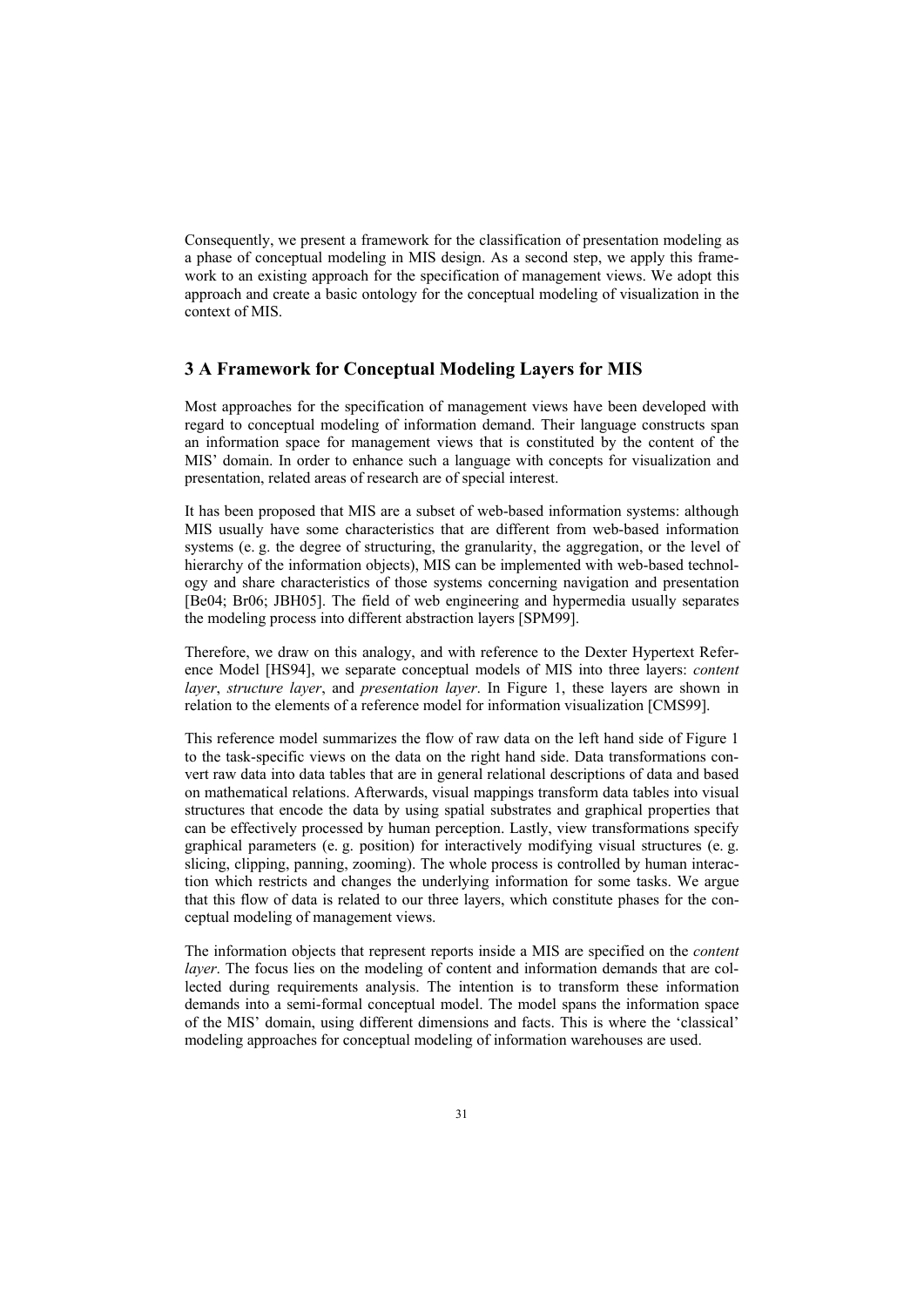The resulting models serve as a foundation for both the following layers and the data schema that is created during the implementation. Consequently, the content layer is closely related to the information stored in the data tables and for which specific visualizations need to be chosen (here in the context of management views).



Figure 1: Layers of Conceptual Modeling for MIS

The *structure layer* separates the content into nodes and links. The resulting structure spans the navigation space and specifies possible navigation paths through the MIS' content. Thus, the navigation possibilities for users within the MIS are defined with reference to the dimensions and facts specified on the content layer. In MIS, the structure is usually embedded within the pre-defined hierarchies and aggregation levels of the used data schema, thus offering a high degree of structuring. By using OLAP operations (e. g. drill-down, roll-up, slicing, dicing et cetera) the user is able to follow the navigation paths defined by the hierarchies of the dimensions. Specific views are needed to model the needed information and navigation paths in an appropriate way to a specific management user. Therefore, the structure layer is directly linked to the views of the reference model for visualization.

Another central requirement for MIS is the presentation of content in a specific type and manner. Maniatis precisely coins this problem in the context of OLAP: "[...] since OLAP is a technology facilitating decision-making, the presentation of data is of obvious importance" [Ma03a]. Consequently, the *presentation layer* is introduced. MIS need visualization functions for the graphical presentation and visual analysis of information objects that are customized for decision makers and management users. The content needs to be represented by using specific visualizations.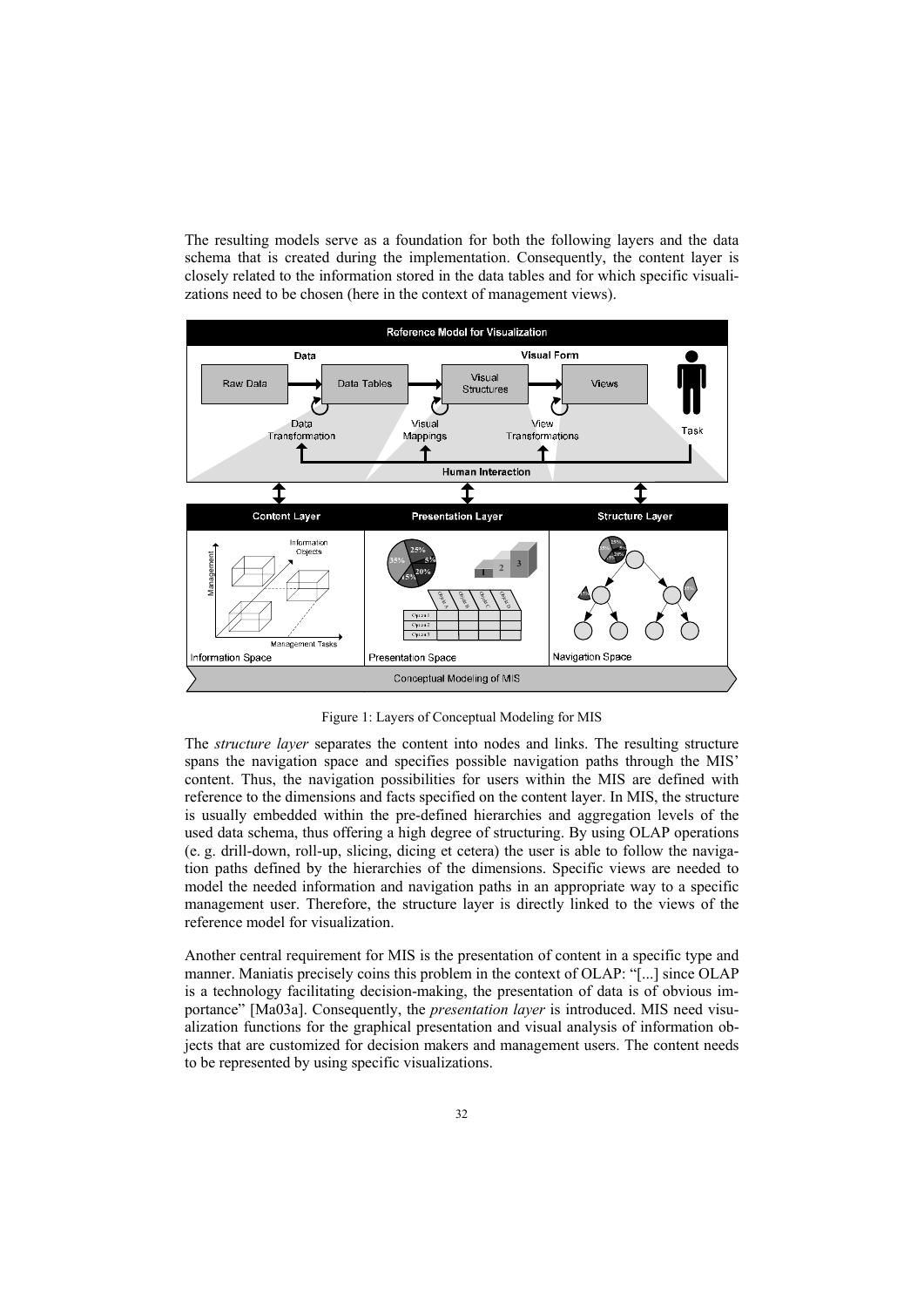Although the structure of an information object is restricted through hierarchies and navigation paths, the information object may be presented as a table, as a bar chart et cetera. Presentation modeling is grounded in the language concepts of content layer and structure layer: "The representation model serves the transformation of the conceptual schema on a lower-level representation and basically contains the information necessary for graphic representation" [WZ03]. If presentation issues are important, as in MIS, they should be modeled, but not necessarily as an integral part of the logical model [Co99].

# **4AConceptual Modeling Approach for Presentation Modeling**

#### **4.1 The MetaMIS Approach for the Conceptual Modeling of Management Views**

The MetaMIS approach has been originally developed for the specification of management views on business processes [Ho03; HDB05]. By using a semantic model based on Riebel's enterprise theory [Ri79], the MetaMIS approach is an ontology-driven method which aims to bridge the communication gap between computer departments and business units. The approach is adaptable and has been significantly enhanced (e. g. [Be05; Br06]).

MetaMIS initially consists of a simple non-technical language, a formalism to represent this language, and guidelines for the modeling of information spaces based on this language. At first, overall master data of management views are modeled with respect to company-spanning concepts. These master data form the dimensions which span the space in which management views exist. After that, report master data are modeled in order to design task-specific management views.

The resulting conceptual models can be used to create a logical data warehouse schema [Ho03]. Since a full description is out of the scope of this paper, we summarize the main concepts in Table 1 (cf. [Ho03; HDB05] for a more detailed descriptions).

| Concept                        | <b>Description</b>                                                                                                                                                                                                                                                              |
|--------------------------------|---------------------------------------------------------------------------------------------------------------------------------------------------------------------------------------------------------------------------------------------------------------------------------|
| Dimension                      | Dimensions are used to create and organize the space the management's view is<br>composed of. Dimensions consist of levels of hierarchy and dimension objects<br>are assigned to these hierarchy levels. A dimension requires a set of dimension<br>objects for its definition. |
| Dimension object               | Dimension objects are entities relevant for management's arrangements and<br>examinations and part of the definition of dimensions in the sense that they have<br>strong relationships to each other from the management's point of view.                                       |
| Dimension scope                | Dimension scopes are used to define scopes of dimensions relevant for a spe-<br>cific management view. Any dimension scope is composed of one or more<br>dimension objects.                                                                                                     |
| Dimension scope<br>combination | Dimension scope combinations are used to identify combinations of dimension<br>scopes while defining management views. Any dimension scope combination<br>may contain one or many dimension scopes.                                                                             |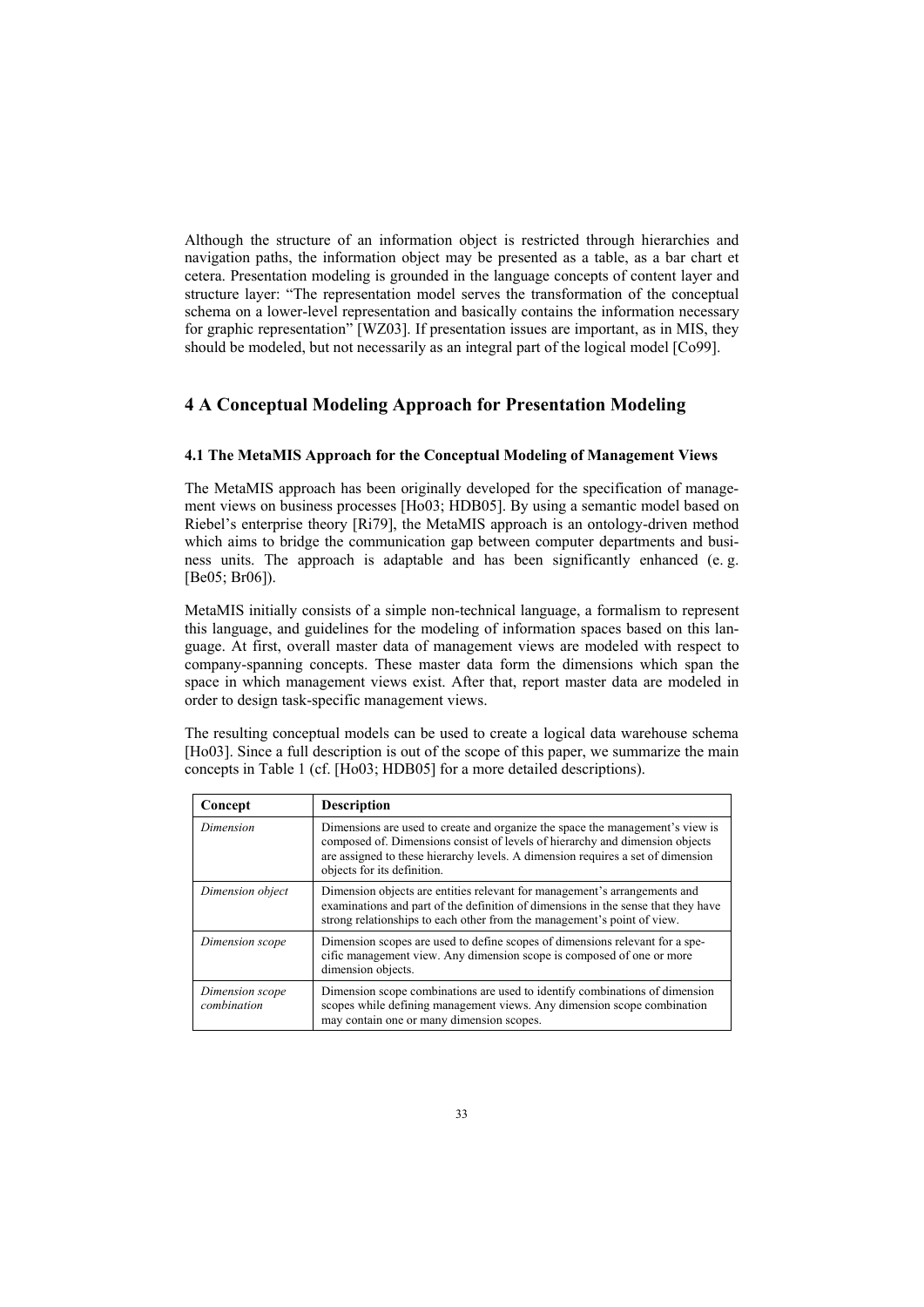| Reference object          | Reference objects are defined by Riebel as all "measures, processes and states of<br>affairs which can be object to arrangements or examinations on their own"<br>[Riebel (1979)]. Dimension objects are used as coordinates to specify combined<br>reference objects.                                                                    |
|---------------------------|-------------------------------------------------------------------------------------------------------------------------------------------------------------------------------------------------------------------------------------------------------------------------------------------------------------------------------------------|
| Aspect / aspect<br>system | Aspects are the instruments to measure management relevant characteristics of<br>the value of an enterprise, the business performance and the financial situation.<br>They include qualitative and quantitative ratios. An aspect system is a set of<br>aspects which enables the analysis of meaningful aspects of a business situation. |
| Fact                      | A fact is a relationship between the concepts reference object and aspect. Any<br>reference object can be combined with zero or many aspects and vice versa.                                                                                                                                                                              |
| Information object        | An information object is formed by a relationship between concepts aspect<br>system and dimension scope combination. They form a set of facts relevant for a<br>management user.                                                                                                                                                          |

Table 1: Basic Language Concepts of MetaMIS

The concept 'information object' spans the information space relevant for specific management views. The information space can be represented by using an n-dimensional hypercube (Figure 2). In this example, the four dimensions "Projects", "Time", "Business Units" and "Scenario" span the information space and the hypercube of the information object accordingly. Due to the fact that only three dimensions can be easily visually perceived by humans, we ablate the fourth dimension "Scenario" inside each subcube. It consists of different quantitation scenarios (e. g. "Actual", "Planned" et cetera).

Each combination of dimension objects relates to a point inside the information space, thus forming a specific reference object. Only the reference objects of a dimension that are restricted through a dimension scope are significant for a specific management view or report respectively. Thus only the dimension objects selected by the dimension scope are of relevance for the report. For example, of the dimension "Scenario" only the dimension object "Actual" is of importance. The parts of the hypercube that are of relevance for the report thus can be identified through projections of the grids of the hypercube.

With the MetaMIS approach, content can be modeled explicitly using the language concepts introduced above. MetaMIS implicitly spans the navigation space together with the information space. However, MetaMIS does not include language concepts for presentation modeling (cf. [Be06]).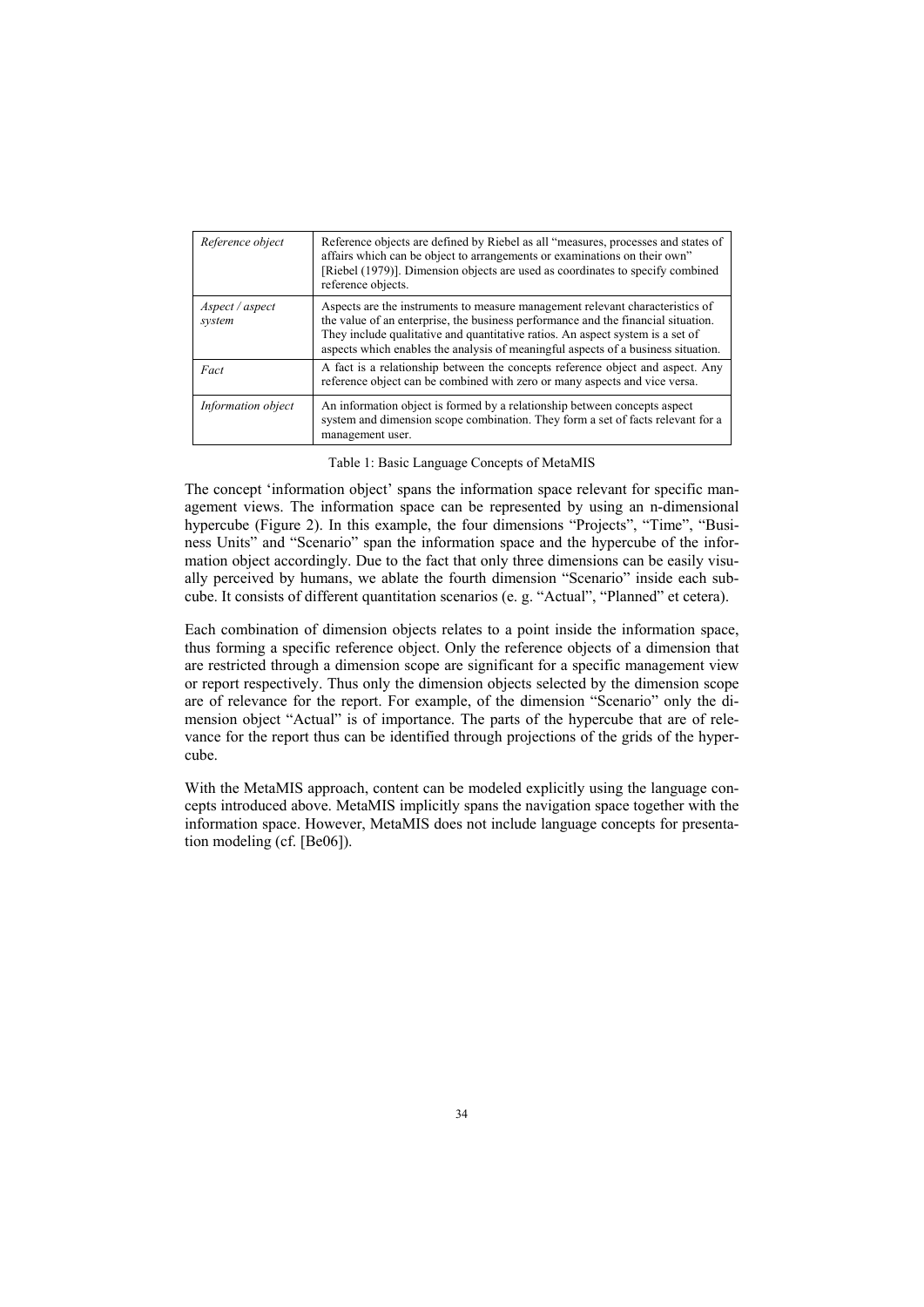

Figure 2: Representation of Information Space as a Hypercube

#### **4.2 Specification of Language Concepts for Presentation Modeling**

Since to the best of our knowledge no sufficient ontology for visualization has been put forward so far, we construct our enhanced meta-model by making use of a consensual taxonomy that is used within the visualization literature instead. As a result, in terms of the language critique approach, we reconstruct a simple ontology. Most visualizations are made from a basic set of components which was identified by Bertin [Be81] and expanded, amongst others, by Card, Mackinlay and Shneiderman [CMS99]. We presume that all kinds of presentation are based on this simple geometric set of components.

• *Marks*: marks are visible objects that occur in space. Four elementary types can be identified: points (zero-dimensional), lines (one-dimensional), areas (twodimensional), and volumes (three-dimensional).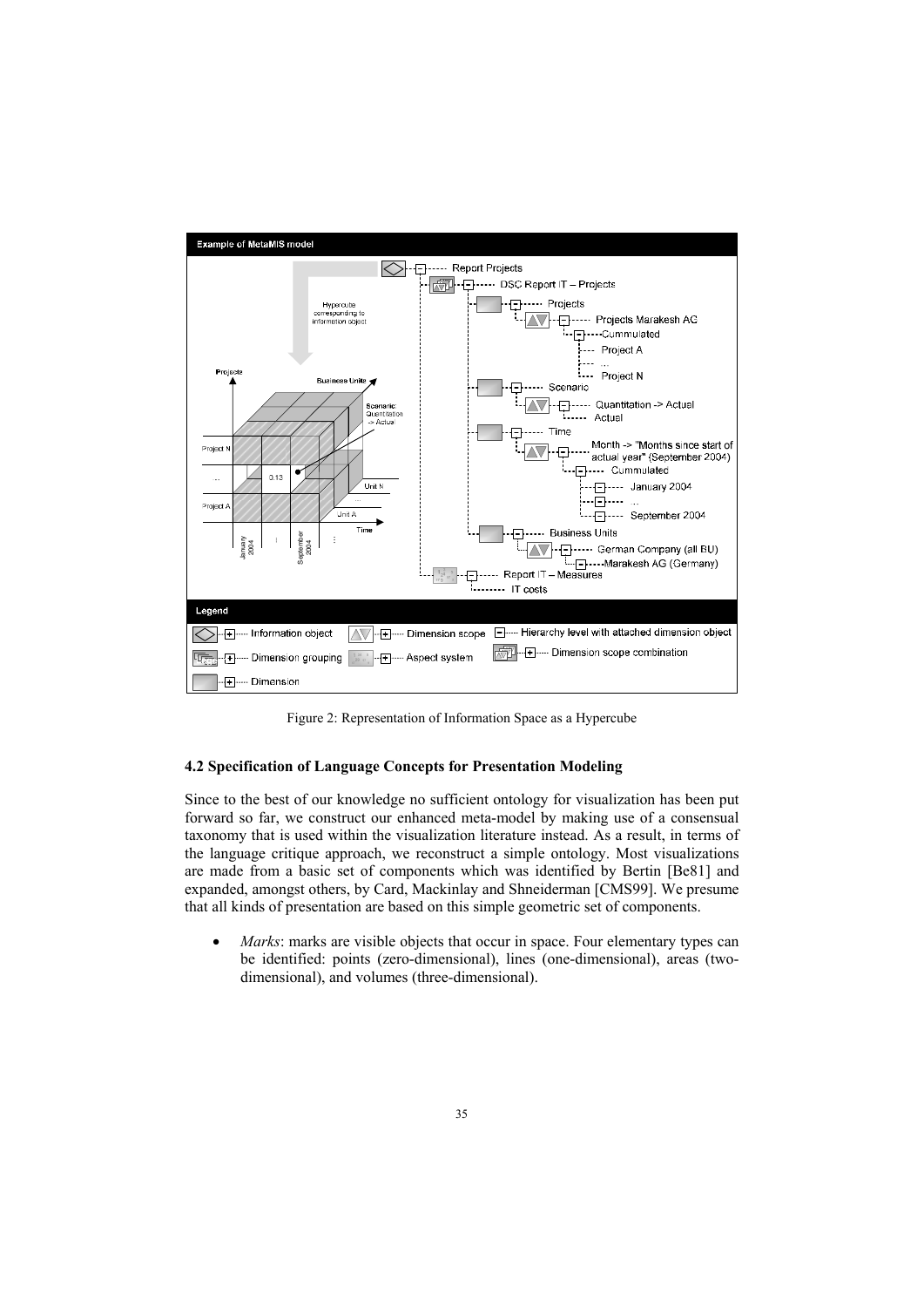- *Spatial substrate*: the spatial substrate describes how a visualization structure makes use of the information space. For example, the space is best described in terms of axes and their properties if it has a metric structure. Thus, axes are an important building block for visual structures. The composition of axes creates a two-dimensional (2D) metric space.
- x *Graphical properties*: graphical properties can describe position, size, orientation, the use of colours, texture, shape et cetera as possibilities to encode information. This group is usually called "retinal properties" because the retina of the eye is sensitive to them [Be81].

Based on these components, Table 2 summarizes the resulting concepts of MetaMIS for presentation modeling. They are described in more detail in the following paragraphs.

| Concept                       | Description                                                                                                                                                                                                                                                                                                                                                                                                                                                                                                                                                                                                                                                                                                                                          |
|-------------------------------|------------------------------------------------------------------------------------------------------------------------------------------------------------------------------------------------------------------------------------------------------------------------------------------------------------------------------------------------------------------------------------------------------------------------------------------------------------------------------------------------------------------------------------------------------------------------------------------------------------------------------------------------------------------------------------------------------------------------------------------------------|
| Visualization ex-<br>pression | Visualization expressions are elements for the representation of dimension<br>objects in a report in a predefined form perceivable by humans. The concept is<br>specialized by concepts such as 2D-Table or bar chart. The definition of these<br>concepts requires algebraic and logical expressions, based on an axis operator.<br>Each visualization expression is constructed by one or more axes (normally not<br>more than three on the uppermost hierarchical level due to the fact that human<br>perception cannot handle more dimensions).                                                                                                                                                                                                  |
| Axis                          | An axis is a set of <i>axis points</i> . An axis includes dimension objects from different<br>dimensions and dimension scopes respectively. In a 2D space, an axis represents<br>a column or row. Axes are the building blocks for visualization expressions.                                                                                                                                                                                                                                                                                                                                                                                                                                                                                        |
| Axis operator                 | An axis operator defines logical and algebraic expressions needed for the com-<br>putation of visual expressions. Each axis has exactly one axis operator.                                                                                                                                                                                                                                                                                                                                                                                                                                                                                                                                                                                           |
| Presentation object           | In a visual expression perceivable by humans there is a need to show more than<br>one dimension per axis. Presentation objects represent these dimension objects<br>which form an axis point. A presentation object is unequivocally and totally<br>specialized by the concepts dimension object, calculation expression, or dimen-<br>sion scope in order to determine the dimension objects which are needed for<br>display. The presentation objects form a hierarchy, and are organized hierarchi-<br>cally within a visualization expression. Each axis point is constructed by com-<br>bining a set of dimension objects from a presentation object hierarchy. It is<br>basically defined by the Cartesian product of these dimension objects. |
| Cross-join                    | A cross-join is a set of n axis points and forms a combination of axes accord-<br>ingly. Each combination of axes has a corresponding fact attached to it. Each of<br>the facts is defined by a combination of dimension objects, to which each of the<br>axis points corresponds.                                                                                                                                                                                                                                                                                                                                                                                                                                                                   |
| Report structure              | The concept report structure defines a set of visualization expressions relevant<br>for the same purpose.                                                                                                                                                                                                                                                                                                                                                                                                                                                                                                                                                                                                                                            |

Table 2: Language Concepts of MetaMIS for Presentation

The concept *visualization expression* (VE, representation: rectangle with colored bars) is used for the specification of representation types. A VE is a collection of content that is based on reference objects and facts. Thus, VE are closely related to marks as described above.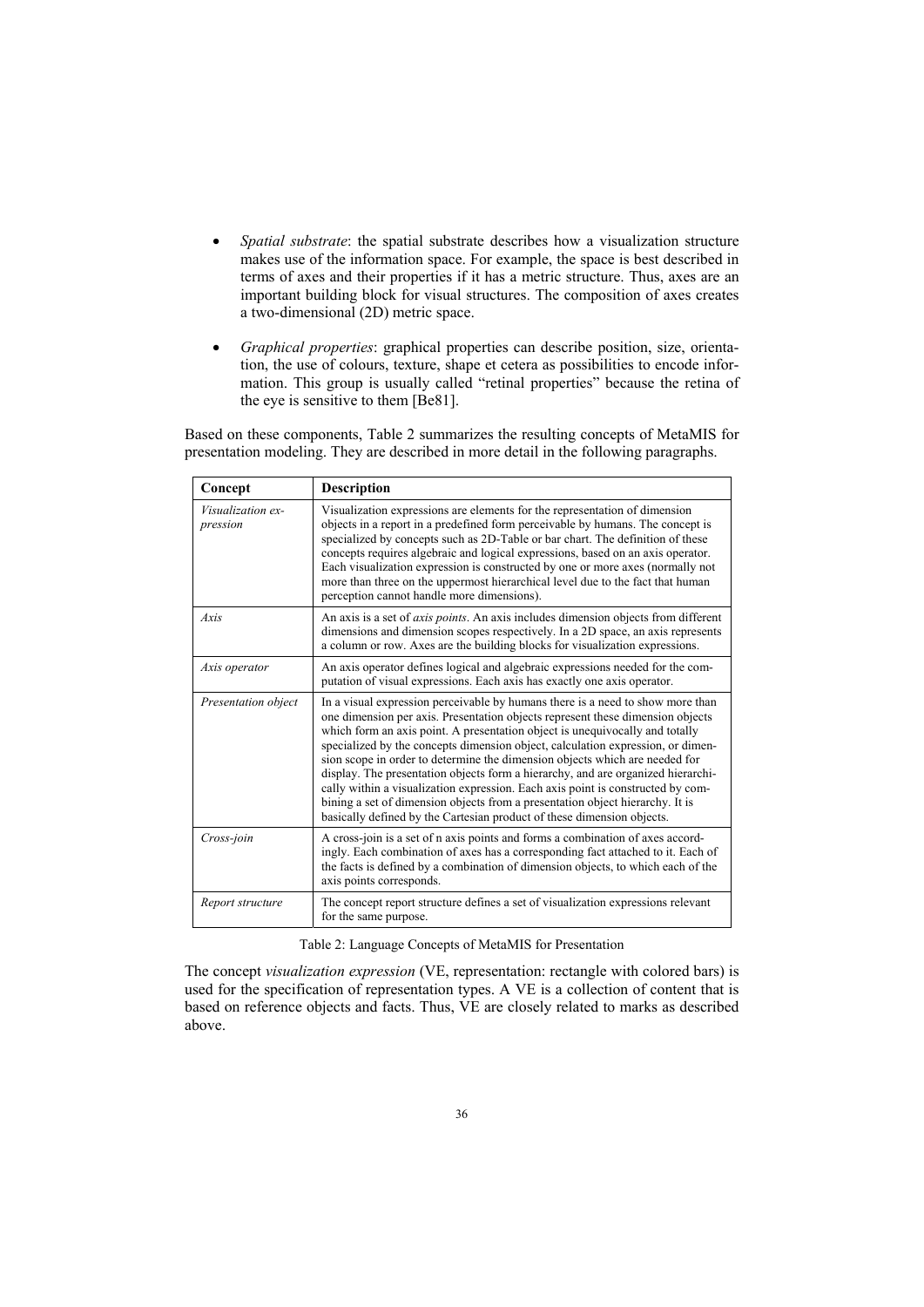Pragmatically, we generalize VE for business graphics into two-dimensional *tables*, three-dimensional *cubes*, *circle diagram*s, *bar charts*, *bar graphs*, *scatter diagrams*, and *curve diagrams* [Ze01]. These concepts are among the basic types for the representation of information objects in a business environment that can be perceived by humans on a 2D screen. The representation is restricted on the one hand due to the skills of humans to process information, on the other hand due to hardware and software restrictions [Ma03b; Mi56].

For metric structures as they occur in MIS, all VE are based on the concept of an *axis* (representation: coordinate system within a rectangle). An axis is formed by a set of *axis points*. Axis points are formed by a combination of *presentation objects*. Presentation objects comprise dimension scopes and dimension objects. They can be ordered hierarchically (*presentation object hierarchy*). Each axis point is formed by a specific combination of different presentation objects that have a hierarchical relationship. Hierarchically ordered presentation objects are needed because usually more than one dimension is shown per axis in order to allow the presentation on a 2D screen.

Consequently, an axis point is basically formed by a set of dimension objects that originate in different dimensions and dimension scopes respectively. Figure 3 represents an axis and its related presentation object hierarchy. It showsatypical representation of an axis in a tabular form, e. g. a spreadsheet, using rows to represent the axis points.

The axis points are formed as the Cartesian product of all presentation objects of an axis. Literally, the presentation objects on a higher hierarchical order are 'clipped down' to the coordinate system, and each is combined with the hierarchical subordinate presentation objects.

| <b>Concept for Axes and Axis Points</b>                                                                                                                                  |                      |                               |  |  |  |
|--------------------------------------------------------------------------------------------------------------------------------------------------------------------------|----------------------|-------------------------------|--|--|--|
| <b>MetaMIS concept "Axis"</b>                                                                                                                                            |                      | <b>Representation as rows</b> |  |  |  |
| Row 1n (Axis I)                                                                                                                                                          |                      | Retail                        |  |  |  |
| Month -> "Months of actual year" (2005)<br>"fix" with respect to<br>January 2005<br>dimension scope<br>"Business unit"<br>February 2005<br><b>Business unit</b><br>Total | Jan-<br>uary<br>2005 | <b>Real Estatel</b>           |  |  |  |
|                                                                                                                                                                          |                      |                               |  |  |  |
|                                                                                                                                                                          |                      | Total                         |  |  |  |
|                                                                                                                                                                          |                      | Retail                        |  |  |  |
| <b>Retail</b><br><b>Real Estate</b><br>                                                                                                                                  |                      | <b>Real Estatel</b>           |  |  |  |
|                                                                                                                                                                          |                      |                               |  |  |  |
|                                                                                                                                                                          |                      | Total                         |  |  |  |
|                                                                                                                                                                          |                      |                               |  |  |  |
| Legend                                                                                                                                                                   |                      |                               |  |  |  |
| Axis point in focus<br>- Axis<br>Dimension scope / Presentation object                                                                                                   |                      |                               |  |  |  |

Figure 3: Example of an Axis and related Presentation Object Hierarchy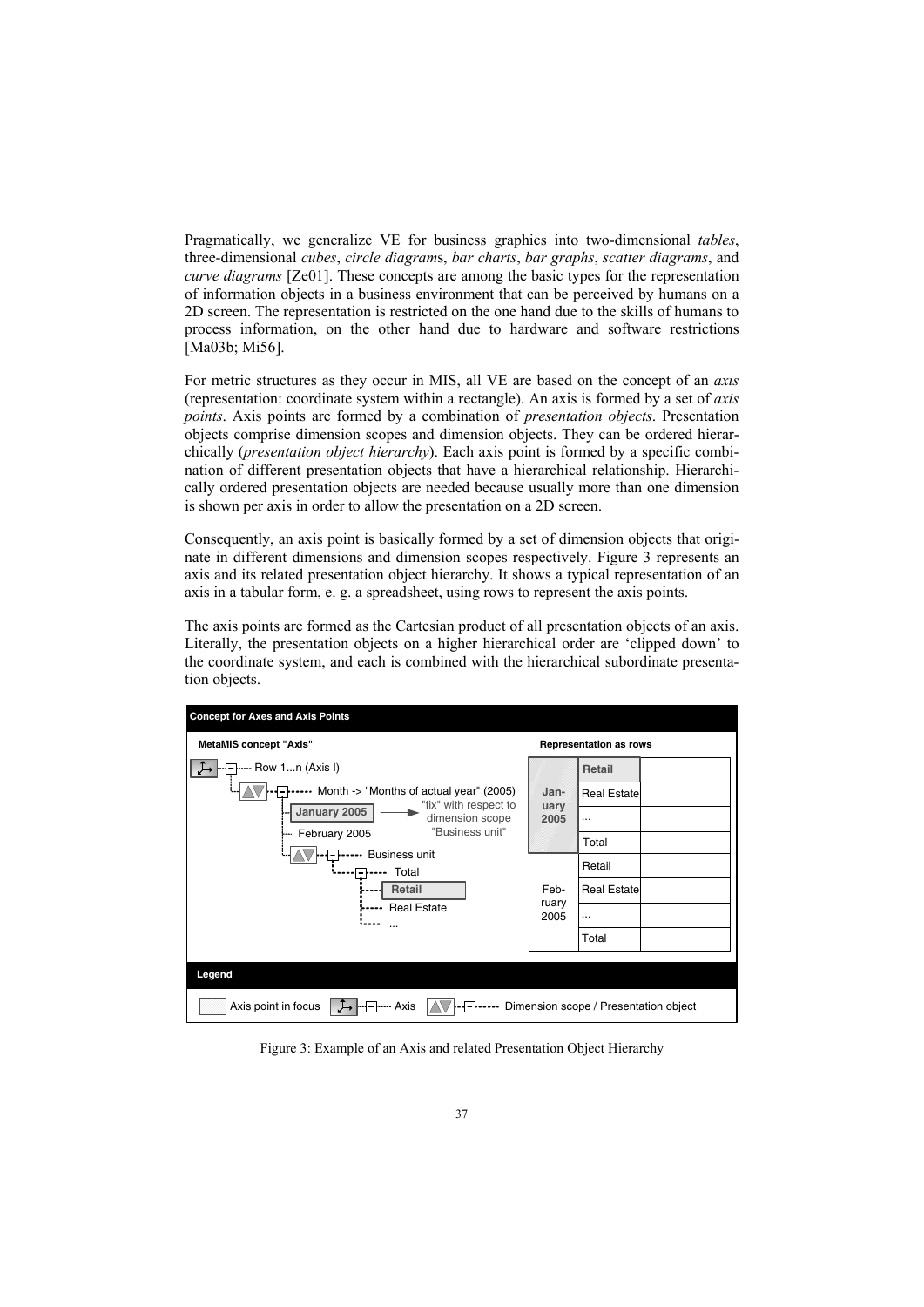For example, in Figure 3, the top level presentation object (dimension scope "Month -> "Months of actual year" (2005)") is pinned down to the axis through the dimension object "January 2005". Axis points are formed by combinating this dimension object with the dimension objects of the subordinate presentation objects (dimension scope "Business unit"), e. g. ("January 2005","Retail"), ("January 2005"," Real Estate") et cetera. Thus, for each dimension object of the subordinate presentation object "Business unit", a specific month is clipped down and fixed to an axis.

Axis points are created by any number of hierarchically ordered presentation objects. In the case of a table, this creates a nesting pattern, e. g. a pivot table as found in Microsoft Excel and other spreadsheet tools. The operator of a pivot table transposes a spreadsheet, typically aggregating cells based on values in the cells, and creates columns based on subsets of column values. Thereby the table becomes ordered by different perspectives (e. g. calculation of dimension objects by months, by business unit, or by total revenues et cetera). The presentation objects are arranged on the axis in order of their nesting, thus forming the axis points. Using axes and axis points as elementary building blocks instead of merely rows and columns, we are able to distinguish multi-dimensional VE as 2D representations more rigorously.

Tables, charts and cubes are all formed based on axes. For example, a table can be created by two axes, of which the corresponding axis points form the rows and columns, thus specifying the cells of the table.

A set of overlapping axis points on different orthogonal axes forms a *cross-join*. The set of all cross-joins produces the Cartesian product of the axis points of all axes. Intuitively, the axis points of a horizontal axis and a vertical axis create rows and columns of a table, and their intersections form the cells. A semantic relationship exists between facts and the content of a cross-join. The dimension scope combination clearly defines a reference object as an exact point in the information space on the content layer. Facts can refer to that reference object. Thus, it corresponds to the concept of cross-join formed by axis points.

On the presentation layer, the cross-join represents the reference object. In order to determine the related facts, each VE needs a relationship to the aspect system of the corresponding information object: the substance of a cross-join is clearly defined through an aspect with reference to the combination of the axis points and the combination of the dimension objects respectively.

Consequently, cross-joins bridge the gap between information space and presentation space: a cross-join connects axis points and their corresponding dimension objects on the presentation layer with the corresponding facts on the content layer [Ma03a].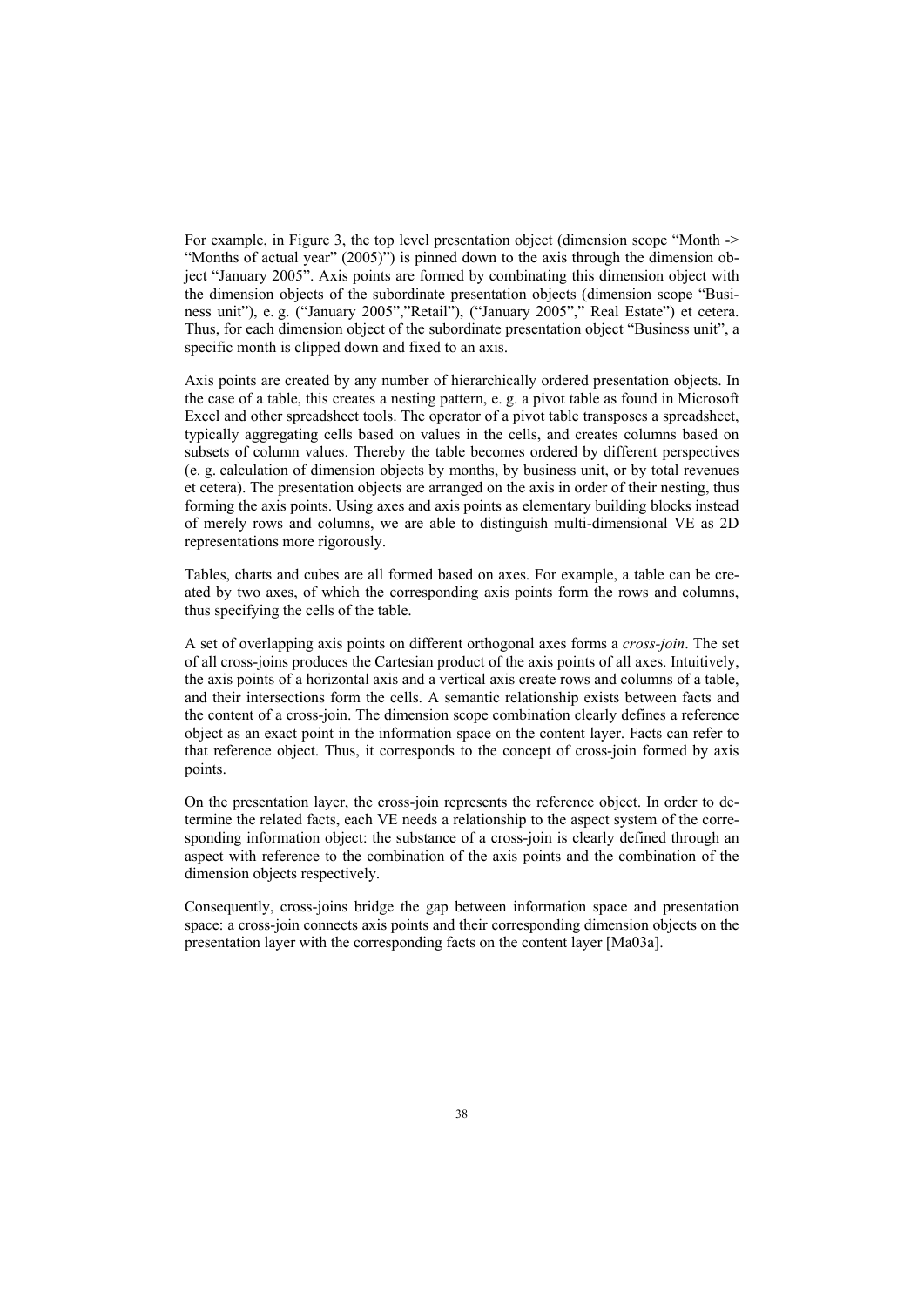An *axis operator* (representation: text) allows the specification of graphical properties by using formal logic or algebraic expressions as pseudo-code. For example, in the case of a table or spreadsheet, it can be specified if an axis is meant to represent a row or a column. Basic properties (e. g. color) or properties depending on the chosen type of VE (e. g. format of the axis as a bar or a baseline) are defined in this way. This allows flexibility in terms of the VE. Instead of representing the content as a table it is common to use visual charts in reports.

Each of these diagrams is based on a selection of axes which are chosen in the initial step (definition of data source by specification of rows and columns belonging to specific axes). Afterwards the parameters of the diagram are specified by a formal expression summarized in the axis operator (e. g. choice of diagram type, selection of color schemes et cetera).

For each VE, the information object to be visualized needs to be specified. Within the axes of the VE only these dimension objects are allowed that also appear in the dimension scope combination of this information object. The same does apply for the aspect system. Each information object on the content layer can have one or many different VE on the presentation layer. Thus, VE can be summarized by using *report structures* (representation: rectangle with document symbol). These structures order reports from a presentational point of view. Figure 4 shows an example of two presentation models for one information object, summarized by a report structure.

The presented language concepts that extend the MetaMIS approach with components for the modeling of presentation and visualization aspects are summarized as a metamodel using the Entity Relationship Model (ERM) in Figure 5. The tabular description has been excluded for reasons of space. Basically, these concepts propose an ontology for visualization in the domain of MIS.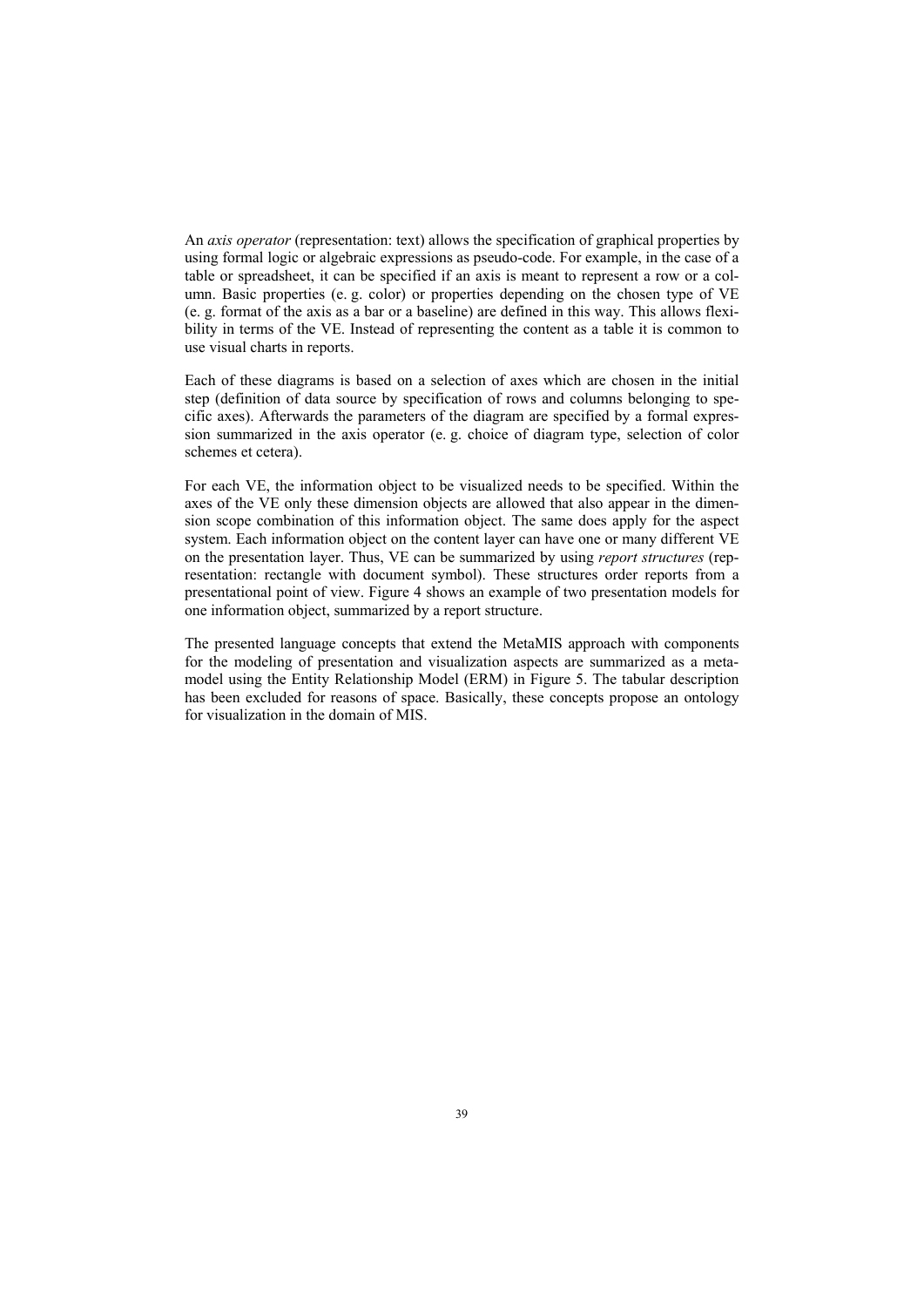

Figure 4: Example of Presentation Modeling within MetaMIS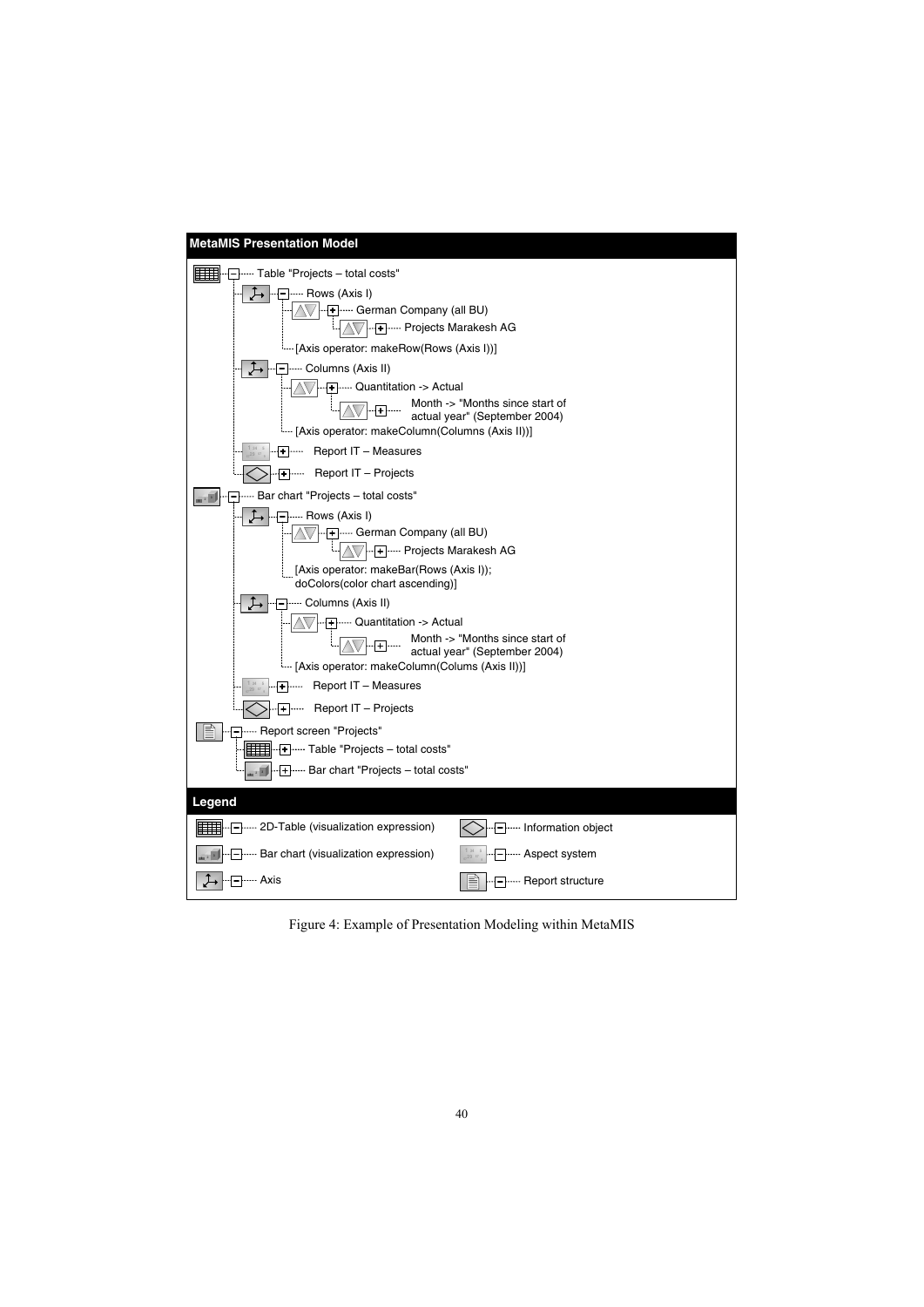

Figure 5: Meta-model of the Additional Language Constructs for Visualization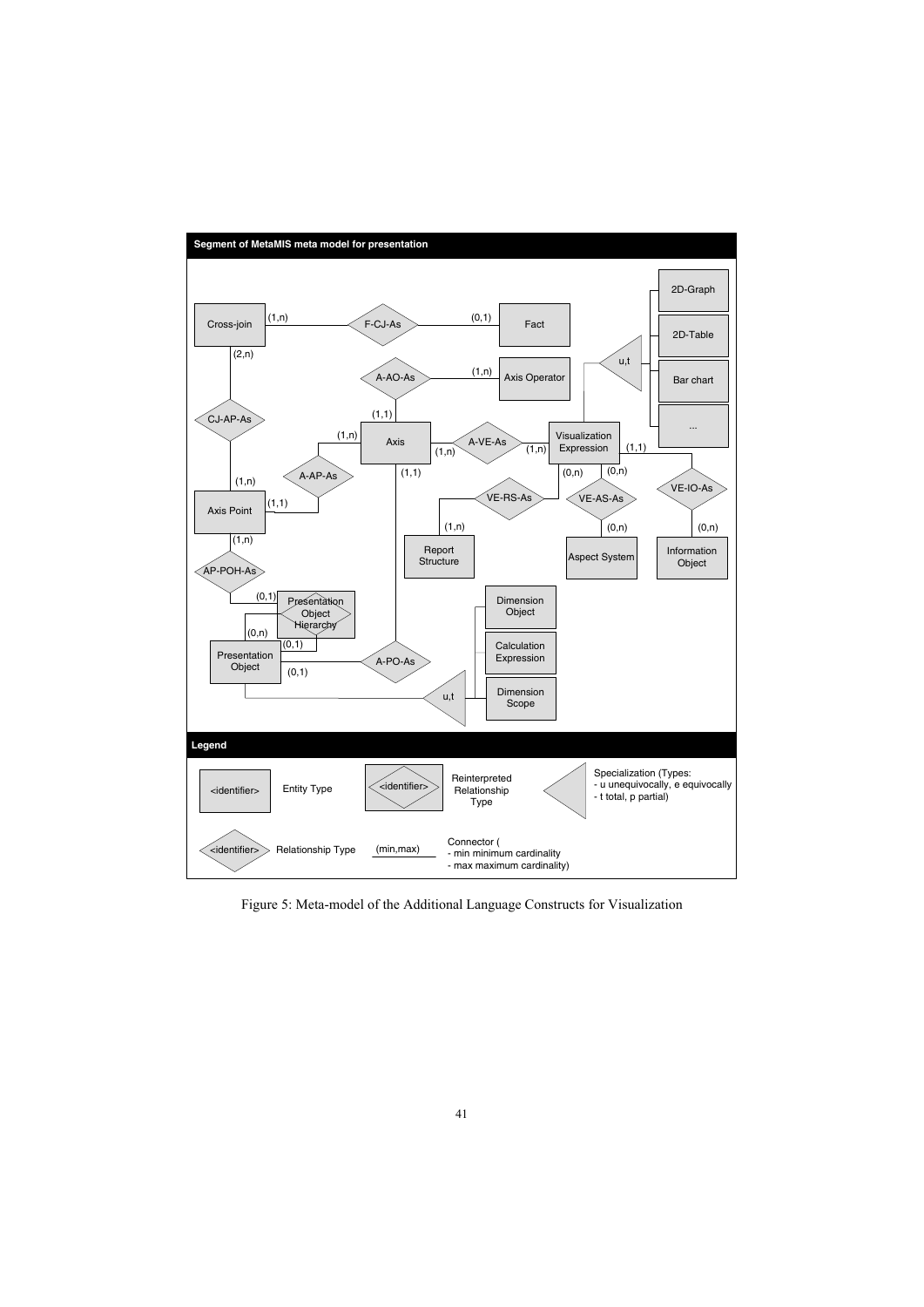# **5 Discussion and Conclusion**

This paper firstly presents a framework for the conceptual modeling of management views that considers presentation and visualization issues. We argue that presentation and visualization are important facets of management views and MIS respectively. By relating conceptual modeling of web-based information systems to a reference framework from visualization, we separate conceptual modeling for management views and MIS into three separate layers: content layer, structure layer, and presentation layer. Secondly, we show how an existing approach for the specification of management views can be enhanced with language concepts for the conceptual modeling of visualization issues. Since no sufficient ontology for visualization does yet exist, we use a more general and consensual set of components for building our meta-model and a first simple ontology tailored to visualization in the domain of MIS. We argue that our languagebased approach is flexible enough to be adapted to any upcoming ontology (cf. [Be06]).

The MetaMIS approach has been applied in several information warehouse projects. Before our adoption, we usually encountered problems of understanding the original information objects during the discussion of the requirements specification ("How is this dimension scope going to look like on a screen? A table, or what?"). Since the presentation layer was lacking, we were always forced to picture the information objects as they were supposed to look later in the MIS, e. g. by drawing a short sketch of a report screen. Therefore, we enhanced MetaMIS with the ontology presented in this paper, in order to offer a clean separation of content, structure and presentation. We propose that this will help MIS developers during requirements specification.

There remains significant room for further research and development. First, the proposed framework is based on our understanding of concepts from both information systems and visualization research, creating a reasonable symbiosis of the two. But it must be further tested and refined before it can be considered as accepted. Second, we need to adapt existing modeling approaches and their language constructs to a more mature ontology for the domain of presentation modeling. This ontology must offer the basic building blocks for visual presentations. In order to speed things up, we will especially examine both existing taxonomies and ontologies in development from fields related to visualization. Additionally, the proposed language enhancements need to be applied to different modeling cases and field studies for gaining experiences with them, testing them, and improving them.

## **Literature**

- [Ab03] Abiteboul, S.; Agrawal, R.; Bernstein, P.; et al.: The Lowell Database Research Self Assessment. 2003. Available at http://research.microsoft.com/~Gray/lowell/ LowellDatabaseResearchSelfAssessment.pdf [2005-02-09].
- [Al01] Alter, S.: Which Life Cycle - Information System, Work System, or Software? In: Communications of AIS, 1 (2001) 17.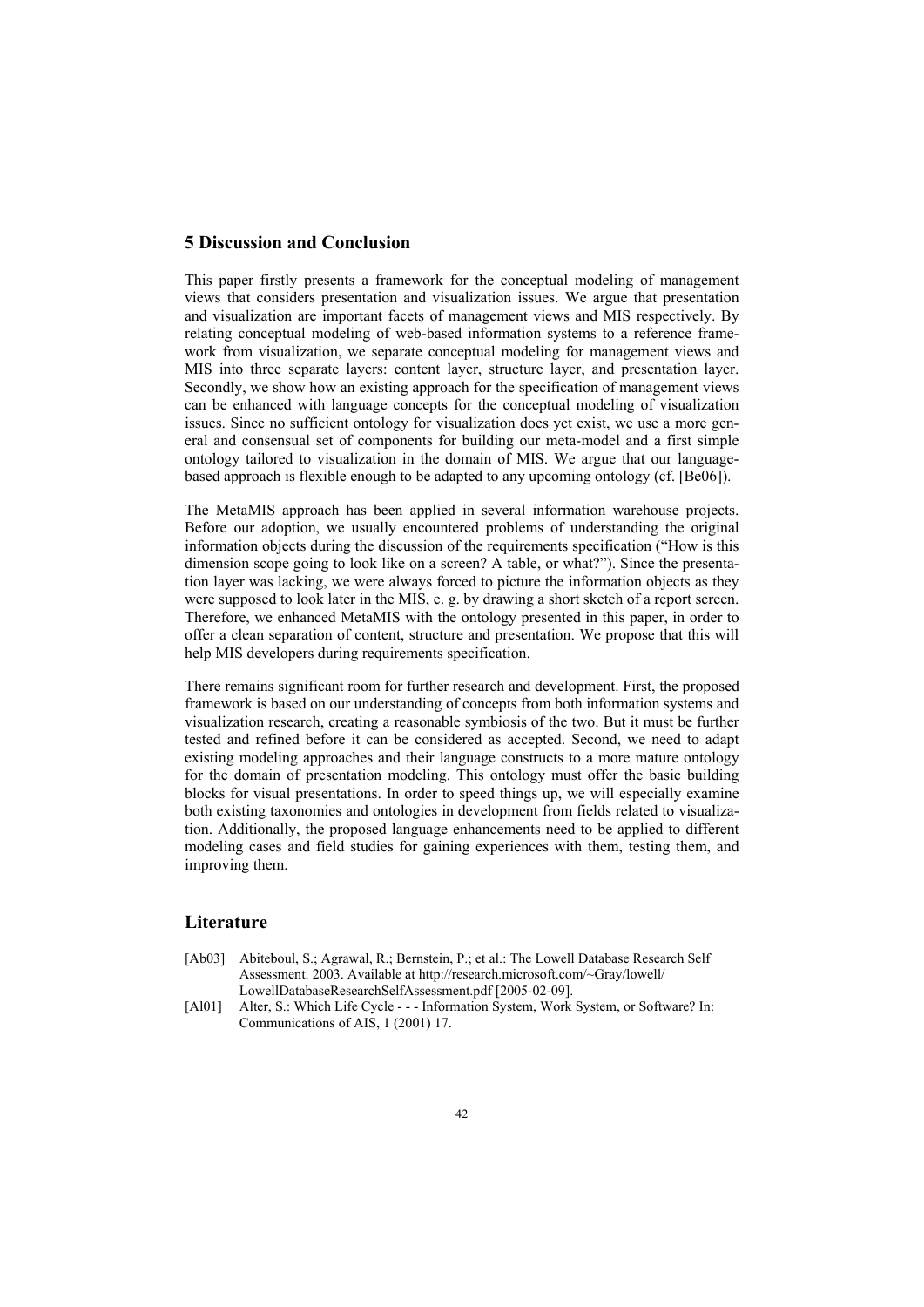- [Be04] Becker, J.; Brelage, C.; Gebhardt, H.; Recker, J.; Müller-Wienbergen, F.: Fachkonzeptionelle Modellierung und Analyse web-basierter Informationssysteme mit der MW-KiD Modellierungstechnik am Beispiel von ASInfo. In (Becker, J.; Grob, H. L.; Klein, S.; Kuchen, H.; Müller-Funk, U.; Vossen, G. Hrsg.): Arbeitsberichte des Instituts für Wirtschaftsinformatik, Nr. 106. Münster, 2004.
- [Be06] Becker, J.; Janiesch, C.; Pfeiffer, D.; Seidel, S.: Evolutionary Method Engineering Towards a Method for the Analysis and Conception of Management Information Systems. In: Proceedings of the12th Americas Conference on Information Systems (AMCIS 2006), Acapulco, 2006. To appear.
- [Be05] Becker, J.; Janiesch, C.; Seidel, S.; Brelage, C.; Crisandt, J.: Specifying Modeling Languages with H2. In: Proceedings of the 1st Workshop on Meta-Modelling and Corresponding Tools (WoMM 2005), Essen, 2005; S. 9-11.
- [Be81] Bertin, J.: Graphics and Graphic Information Processing. Berlin, New York, 1981.
- [BU99] Böhnlein, M.; Ulbrich-vom Ende, A.: Deriving Initial Data Warehouse Structures from the Conceptual Data Models of the Underlying Operational Information Systems. In: Proceedings of the  $2<sup>nd</sup>$  ACM International Workshop on Data warehousing and OLAP, Kansas City, 1999; S. 15-21.
- [Br06] Brelage, C. S.: Web Information System Development. Conceptual Modelling of Navigation for Satisfying Information Needs. Berlin, 2006.
- [Bu96] Bulos, D.: A New Dimension. OLAP Database Design. In: Database Programming & Design, 9 (1996) 6; S. 33-37.
- [Bu77] Bunge, M. A.: Ontology I: The furniture of the world: Treatise on basic philosophy. Dordrecht, 1977.
- [CS95] Campbell, A. E.; Shapiro, S. C.: Ontologic mediation: An overview. In: Proceedings of the IJCAI Workshop on Basic Ontological Issues in Knowledge Sharing, 1995; S. 16-25.
- [CMS99]Card, S. K.; Mackinlay, J. D.; Shneiderman, B.: Readings in Information Visualization: Using Vision to Think. San Francisco, 1999.
- [Ce04] Ceri, S.; Dolog, P.; Matera, M.; Nejdl, W.: Model-Driven Design of Web Applications with Client-Side Adaption. In: Proceedings of the 4th International Conference on Web Engineering (ICWE 2004), München, 2004.
- [CGL00] Claver, E.; Gonzalez, R.; Llopis, J.: An analysis of research in information systems (1981-1997). In: Information & Management, 37 (2000) 4; S. 181-195.
- [Cl85] Cleveland, W. S.: The Elements of Graphing Data. Monterey, 1985.
- [CC93] Coll, J. H.; Coll, R.: Tables and Graphs: A Classification Scheme for Display Presentation Variables and a Framework for Research in this Area. In: Information Processing & Management, 29 (1993) 6; S. 745-750.
- [Co99] Conallen, J.: Modeling Web Application Architectures with UML. 1999. Available at http://www.software-engineer.org/downloads/modeling%20web%20 applications%20with%20UML [2005-01-22].
- [CC05] Curtis, G.; Cobham, D.: Business Information Systems. Analysis, Design and Practice. Edition 5, Harlow et al., 2005.
- [De97] Devlin, B.: Data Warehouse: From Architecture to Implementation. Reading, 1997.
- [Di97] Dibble, E.: The Interpretation of Tables and Graphs. Seattle, 1997.
- [DBD04]Duke, D. J.; Brodlie, K. W.; Duce, D. A.: Building an Ontology of Visualization. In: Proceedings of the 15th IEEE Visualization 2004 (VIS'04). Austin, 2004; S. 7p.
- [Du04] Duke, D. J.; Brodlie, K. W.; Duce, D. A.; Herman, I.: Do You See What I Mean? In: IEEE Computer Graphics and Visualization, 25 (2005) 3; S. 6-9.
- [Ei00] Eick, S. G.: Visualizing Multi-Dimensional Data. In: ACM SIGGRAPH Computer Graphics, 34 (2000) 1; S. 61-67.
- [FGW01]Fayyad, U.; Grinstein, G. G.; Wierse, A.: Information Visualization in Data Mining and Knowledge Discovery. San Francisco, 2001.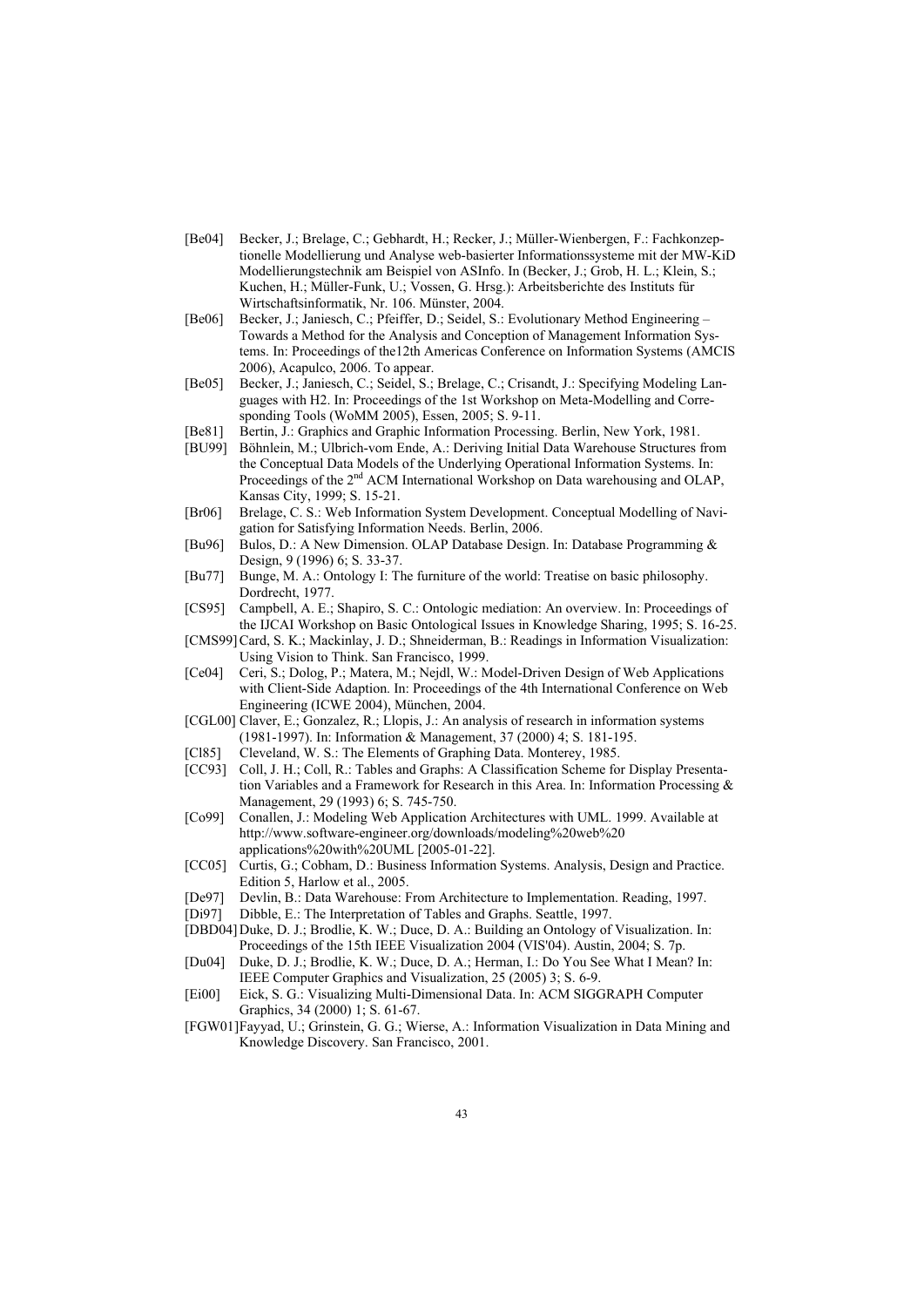- [GMR98]Golfarelli, M.; Maio, D.; Rizzi, S.: Conceptual Design of Data Warehouses from E/R Schemes. In: Proceedings of the 31st Annual Hawaii International Conference on System Sciences (HICSS'98). Kona, 1998; S. 334.
- [GC03] Gómez, J.; Cachero, C.: OO-H Method: Extending UML to Model Web Interfaces. In (v. Bommel, P. Hrsg.): Information Modeling for Internet Applications. Pennsylvania, 2003; S. 144-173.
- [GR03] Green, P.; Rosemann, M.: Integrated process modeling: An ontological evaluation. In: Information Systems, 25 (2000) 3; S. 73-87.
- [HS94] Halasz, F.; Schwartz, M.: The Dexter Hypertext Reference Model. In: Communications of the ACM, 37 (1994) 2; S. 30-39.
- [He04] Hevner, A.; March, S.; Park, J.; Ram, S.: Design Science in Information Systems Research. In: MIS Quarterly, 28 (2004) 1; S. 75-105.
- [Ho03] Holten, R.: Specification of Management Views in Information Warehouse Projects. In: Information Systems, 28 (2003) 7; S. 709-751.
- [HDB05] Holten, R.; Dreiling, A.; Becker, J.: Ontology-Driven Method Engineering for Information Systems Development. In Grren, P.; Rosemann, M. Hrsg.): Business Systems Analysis with Ontologies. Hershey, 2005; S. 174-215.
- [JBH05] Janiesch, C.; Brelage, C.; Holten, R.: Exploration of Conceptual Models: Application of the GoM Framework. In: Proceedings of the 16th Information Resources Management Association Conference (IRMA 2005). San Diego, 2005; S. 254-257.
- [KL84] Kamlah, W.; Lorenzen, P.: Logical propaedeutic. Pre-school of reasonable discourse. Lanham, 1984.
- [Ke02] Keim, D. A.: Information Visualization and Visual Data Mining. In: IEEE Transactions on Visualization and Computer Graphics, 8 (2002) 1; S. 1-8.
- [Ko89] Kosslyn, S. M.: Understanding charts and graphs. In: Applied Cognitive Psychology, 3 (1989); S. 185-226.
- [Mc86] Mackinlay, J.: Automating the Design of Graphical Presentations of Relational Information. In: ACM Transactions on Graphics, 5 (1986) 2; S. 110-141.
- [Ma03a] Maniatis, A.: OLAP Presentation Modeling with UML and XML. In (Manolopoulos, Y.; Spirakis, P. Hrsg.): Proceedings of the 1st Balkan Conference in Informatics (BCI 2003). Thessaloniki, 2003; S. 232-241.
- [Ma03b] Maniatis, A.; Vassiliadis, P.; Skiadopoulos, S.; Vassiliou, Y.: CPM: A Cube Presentation Model for OLAP. In (Kambayashi, Y.; Mohania, M.; Wob, W. Hrsg.): Proceedings of the 5th International Conference on Data Warehousing and Knowledge Discovery (DaWaK 2003). Prag, 2003; S. 4-13.
- [Ma05] Maniatis, A.; Vassiliadis, P.; Skiadopoulos, S.; Vassiliou, Y.; Mavrogonatos, G.; Michalarias, I.: A Presentation Model & Non-Traditional Visualization for OLAP. In: International Journal of Data Warehousing and Mining, 1 (2005) 1; pp. 1-36.
- [Mc96] McDavid, D. W.: Business language analysis for object-oriented information systems. In: IBM Systems Journal, 35 (1996) 2; S. 128-150.
- [Mi56] Miller, G. A.: The magical number seven, plus or minus two: Some limits on our capacity for processing information. In: Psychological Review, 63 (1956); S. 81-97.
- [Pe01] Peppard, J.: Bridging the Gap between the IS Organization and the Rest of the Business: Plotting a Route. In: Information Systems Journal, 11 (2001) 3; S. 249-270.
- [RC94] Rao, R.; Card, S. K.: The Table Lens: Merging Graphical and Symbolic Representations in an Interactive Focus Context Visualization for Tabular Information. In: Proceedings of the ACM SIGCHI Conference on Human Factors in Computing Systems. Boston, 1994; S. 318-322.
- [Ri79] Riebel, P.: Gestaltungsprobleme einer zweckneutralen Grundrechnung. In: Zeitschrift für betriebswirtschaftliche Forschung, 31 (1979); S. 863-893.